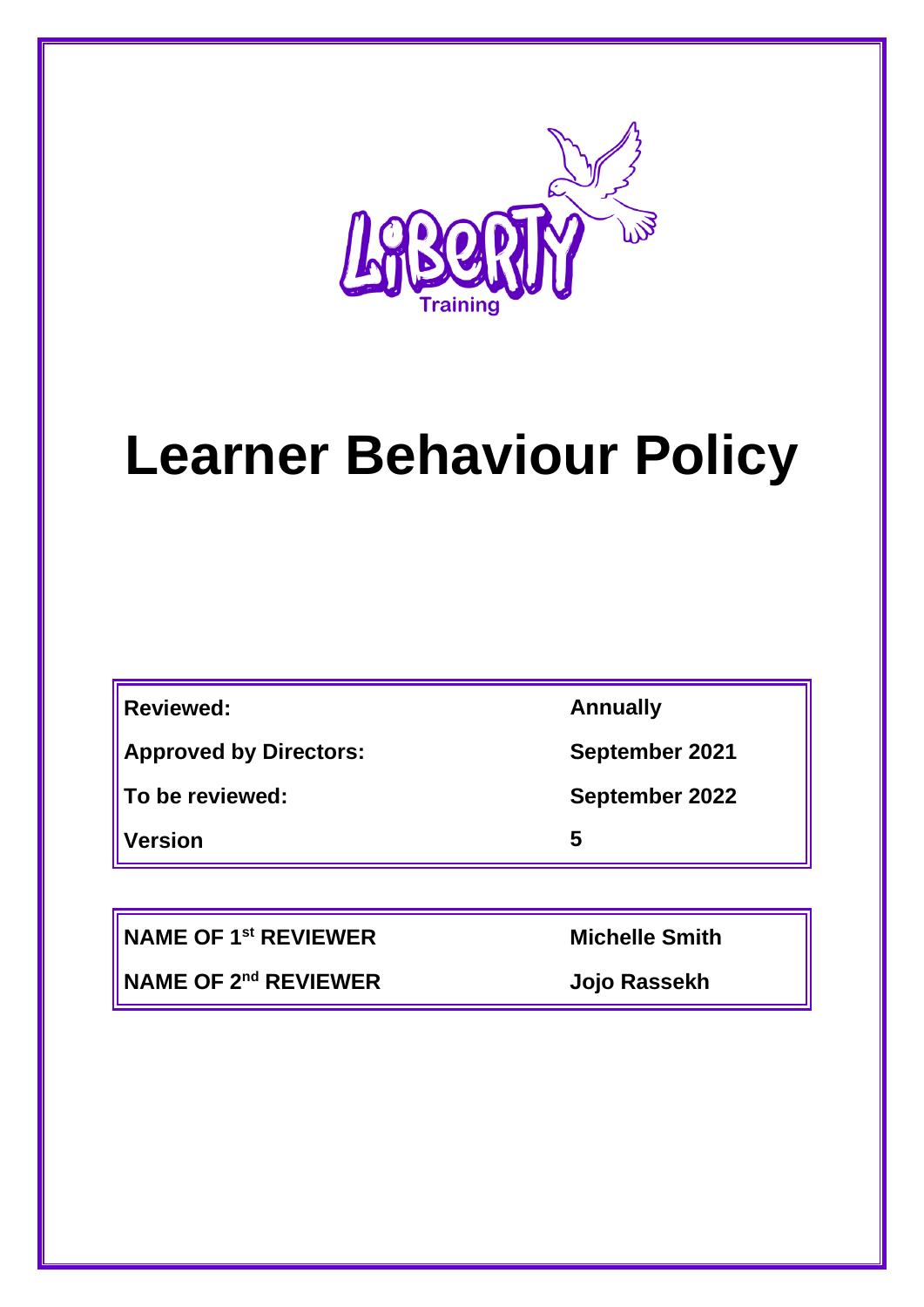## <span id="page-1-0"></span>Directors Statement

Liberty Training is committed to safeguarding and promoting the welfare of all students and expects all staff and volunteers to share this commitment. It is our aim that all students are kept safe and supported to achieve fulfil their potential.

The Directors of Liberty Training wish to make it clear that extremist religous views and partisan political views promoted in the teaching of any subject in the college will not be tolerated. All members of staff are expected to offer a balanced presentation of views and opinion to students whilst they are in attendance at the college and whilst taking part in extra curricular activities that are provided or organised by or on behalf of the college including through the distribution of promotional materials. Failure to observe the above could lead to disciplinary procedures including instant dismissal.

This document does not set out to undermine British Values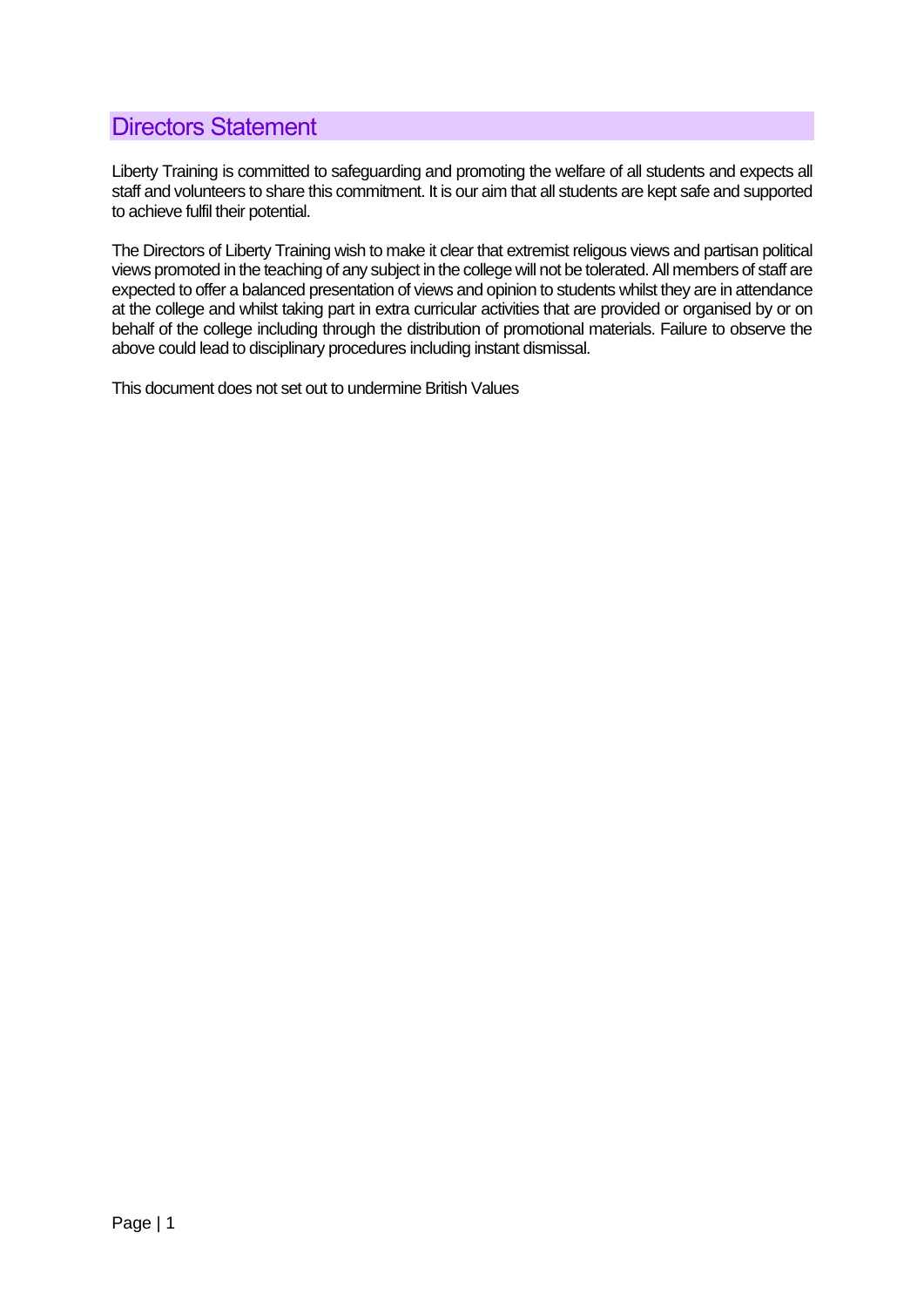## **Contents**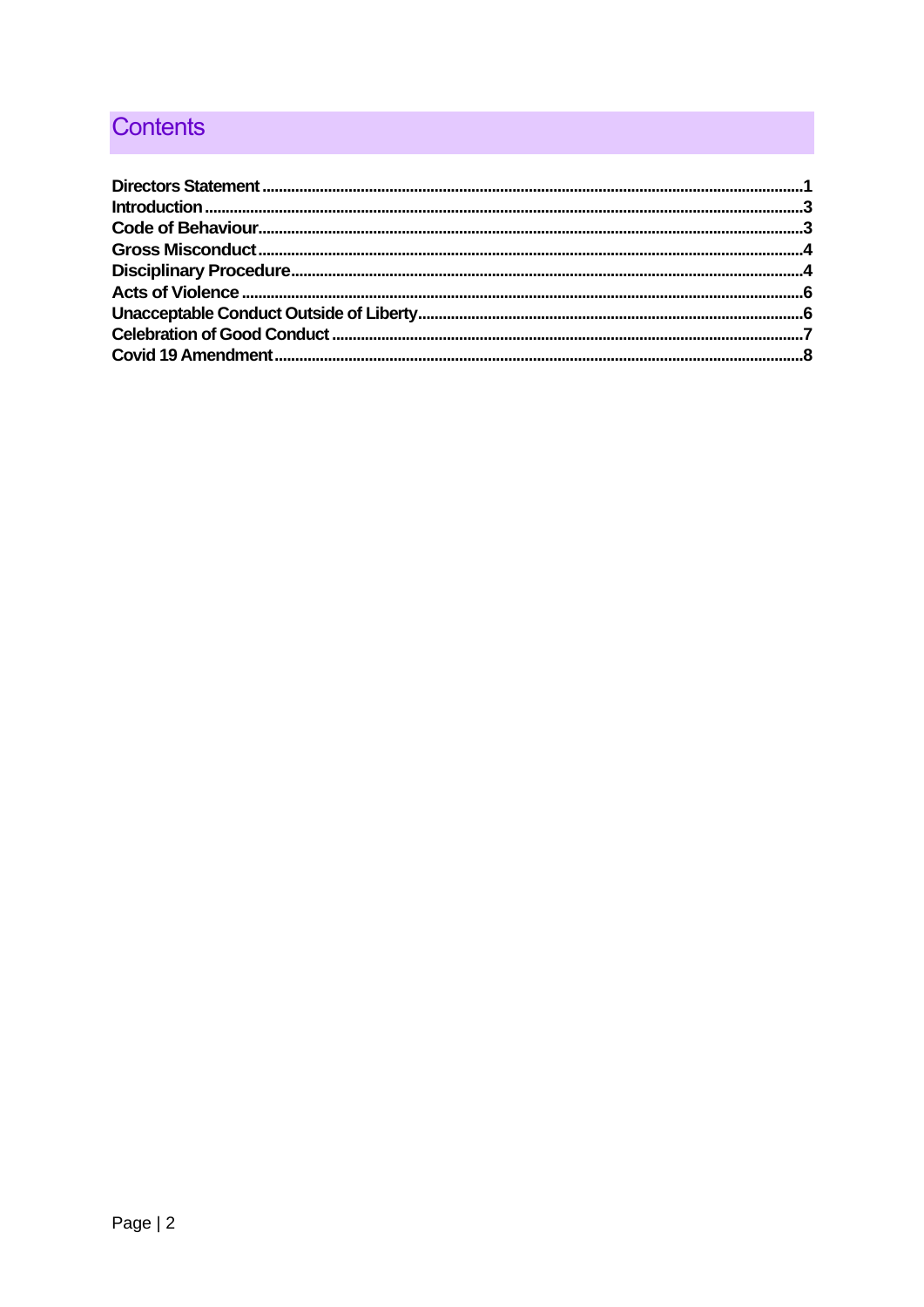### <span id="page-3-0"></span>**Introduction**

This policy sets out the Code of Behaviour which Liberty Training expects all learners to follow. It also sets out the procedure which will be followed if the Code of Behaviour is broken. This code applies to all Liberty learners.

The staff team will ensure that the policy is implemented equally in all cases, without regard to ethnic origin, cultural differences, gender, disability, or sexuality. They will ensure that learners are listened to and that their concerns are appropriately addressed.

At Liberty, we believe that good behaviour is founded upon good relationships, clear expectations and an understanding of individual learners needs. We promote good behaviour by creating a happy, caring environment where everyone feels valued, respected, safe and free from anti-social behaviour. We believe that every learner and member of staff is responsible for promoting good behaviour.

Our aim is to encourage self-awareness, self-discipline, and mutual respect, to help our learners prepare for adult life and the workplace. For this reason, this policy is set out using terminology that would be used in a workplace policy.

## <span id="page-3-1"></span>Code of Behaviour

Learners are expected to:

- Always show positive behaviour whilst at Liberty Training. This includes attending all lessons and activities on time and engaging positively in everything. We expect our learners to always try their best.
- Attend their lessons and activities on time and stay for the whole lesson.
- Ensure they actively participate in lessons, ensuring they give the lesson their full attention without distractions, such as using their mobile phone.
- Treat others with kindness and respect at all times, keeping the Liberty ethos and following British Values and the Equality Act. This includes letting other learners learn without disruption.
- Follow all Health and Safety rules, policies, and procedures, following the instructions of staff.
- Respect their environment and resources by treating everything with care, both on-site and while on off-site activities. Our learners should never intentionally cause any damage.
- Support staff and other learners in keeping their environment clean and tidy.
- Complete their work and activities to the best of their ability.
- Respect Liberty's zero tolerance to weapons, alcohol, and drugs, never bringing them on-site, or to off-site activities, or attend whilst under the influence of alcohol or drugs.
- Always act lawfully and professionally, as they would be expected to in a work environment.
- Understand that their parents, carers, guardians, and appropriate professionals may be informed of concerns and involved in discussions around how to support them.

Should a learner fail to follow these expectations, they may face disciplinary action from Liberty which could put their place with us at risk. The following sections are examples of negative behaviour which may result in disciplinary action being taken against learners.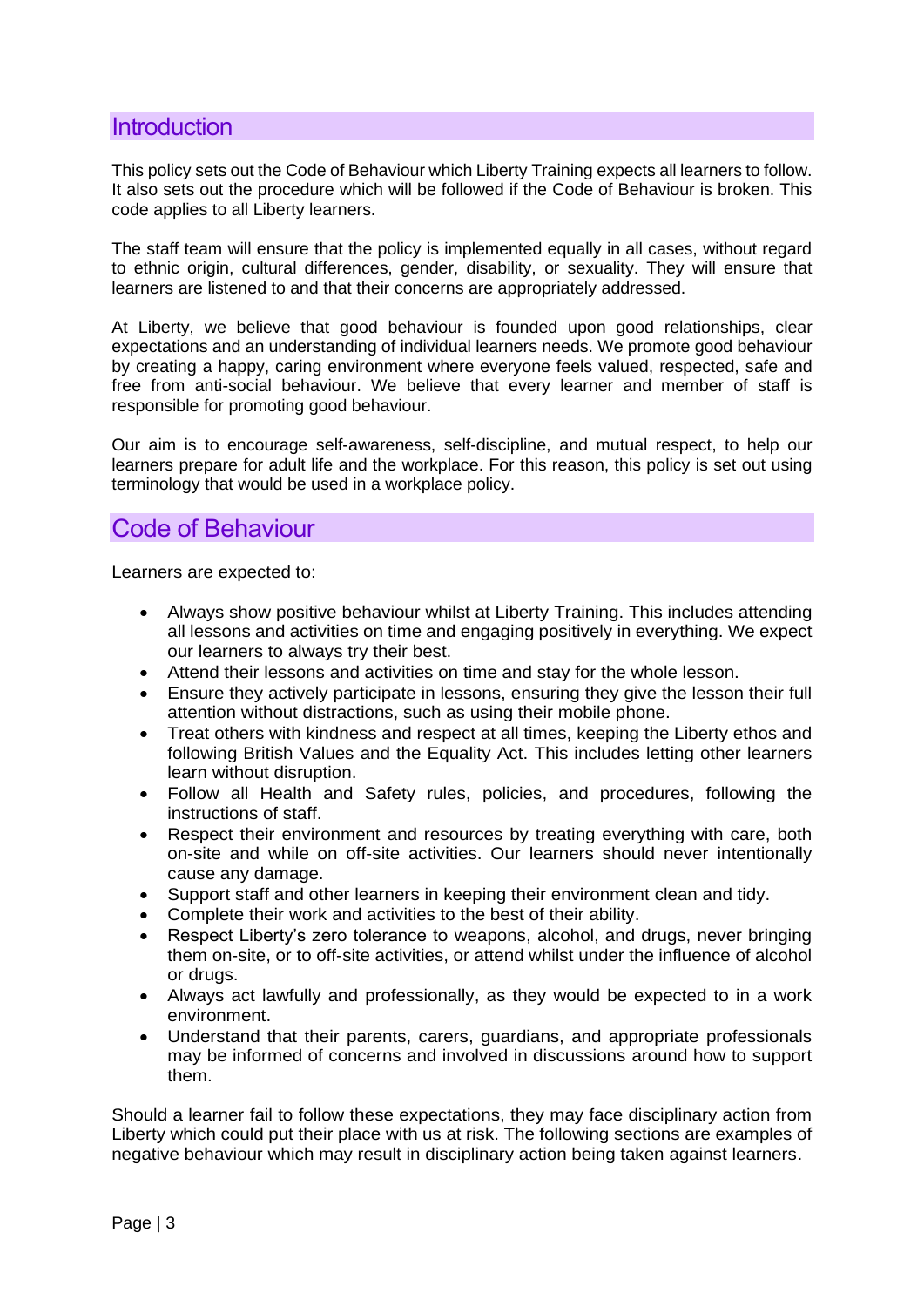## **Misconduct**

Misconduct includes any of the following:

- Any breach of the above Code of Behaviour.
- Not following the reasonable instructions of a member of staff.
- Poor attendance or timekeeping without good reason.
- Cheating or plagiarising *(copying)* the work of other people.
- Smoking or vaping outside of the designated smoking areas (both at Liberty and at off-site premises).
- Disrupting lessons or any other Liberty activity.
- Using mobile phones in lessons (other than when directed to do so for research or linking to the interactive whiteboard, or to listen to music)
- Using abusive language or behaving in an offensive way.
- Causing damage to Liberty property or any property of others, deliberately or by gross negligence *(carelessness).*
- Interfering with software or data belonging to or used by Liberty or using unauthorised software on Liberty equipment or introducing any virus (or other corruption/interference to equipment or software).
- Using the internet inappropriately, either on Liberty equipment or on your own equipment (i.e., mobile phone, tablet) whilst at Liberty or on off-site activities.
- Taking part in any theft of property or any other dishonest acts.
- The use, possession or supply of any illegal substance or alcohol on Liberty premises or during any activity associated with Liberty.
- The possession of weapons on Liberty premises or during any activity associated with Liberty.
- Consistently failing to meet deadlines to complete work without good reason.
- Bullying, intimidating, or harassing any learner, member of staff or visitor to Liberty, or any members of the public while on Liberty activities.
- Behaving in a way which is (or can be interpreted to be) sexually or racially offensive or which is offensive to those with learning and/or physical disabilities or impediments.
- Behaving in a way which could damage Liberty's reputation.
- Any illegal act which may negatively affect Liberty or other learners.

This is not an exhaustive list. *(That means it gives examples but does not show every single thing that could be on the list.)*

#### <span id="page-4-0"></span>Gross Misconduct

Any serious cases of misconduct or negative behaviour may be treated by Liberty as gross misconduct. For example, any misconduct involving violence or a serious threat of violence, deliberate damage to property, endangering the health and safety of others, or any criminal activities affecting Liberty or other learners (or which could damage Liberty's reputation) are likely to be treated as gross misconduct and could lead to exclusion.

## <span id="page-4-1"></span>Disciplinary Procedure

At Liberty, we understand that poor behaviour may be a result of emotional anguish, personal issues, or concerns, or due to miscommunication or lack of understanding that may lead to frustration. Our disciplinary procedure is designed to be supportive wherever possible, but our learners must understand that sanctions may be necessary and that if this procedure is followed in full, it could lead to the learner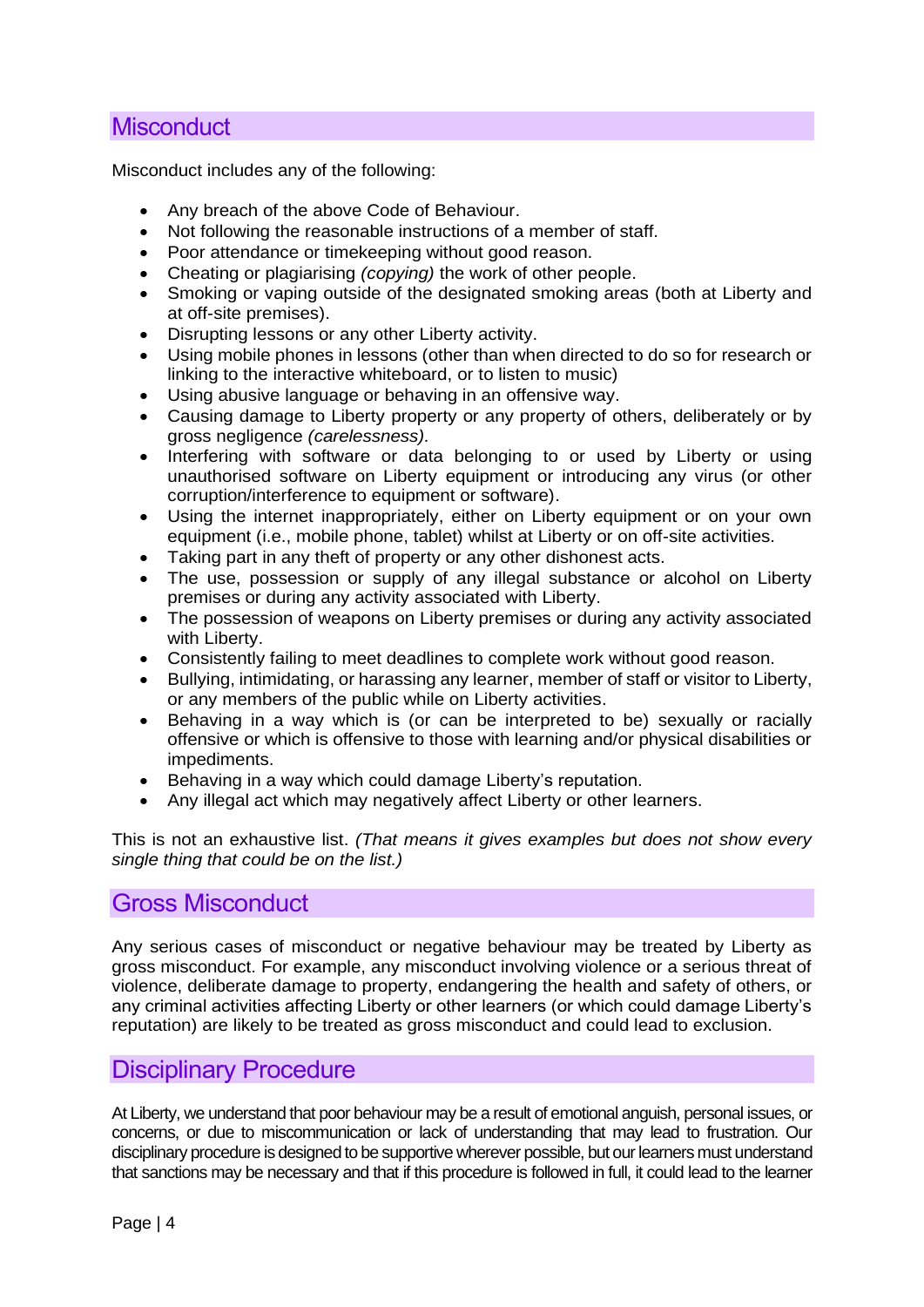losing their place at Liberty. This is because Liberty must maintain a happy, safe, and respectful environment for everybody, keeping everyone safe from harm.

Any learner who is upset, distressed, or acting in an unsafe manner will have the opportunity to move to an empty room to allow them to calm down. Staff will offer individual learners the opportunity to talk about their concerns or worries or just to calm them down if something has upset or angered them but will respect their need for space when requested.

Where the behaviour is the result of staff actions e.g., a task was explained using language that the learner did not understand, it is the duty of the staff member to reflect on this and implement strategies to adjust their practice to meet the leaner need wherever possible.

If a learner does not follow the expectations in the Code of Behaviour, Liberty will follow the disciplinary procedure below:

#### **Step One: Improvement Plan**

If a learner gives a member of staff a cause for concern, that member of staff or their tutor will have a conversation with the learner. In this meeting the member of staff will outline the cause for concern, discuss any possible reasons for the unwanted behaviour and suggest strategies for additional support, setting improvement targets through a Learner Improvement Plan. The aim at this stage is to help the learner to understand why the behaviour is not appropriate, and to help the staff understand any factors that may have caused the behaviour.

#### **Step Two: Yellow Card (SLT involvement)**

If the learner's behaviour does not improve or should the breach of the Code of Behaviour be a reoffence, a member of the Senior Leadership Team will have a conversation with the learner, where they will discuss any reasons for the unwanted behaviour and suggest strategies for additional support and improvement targets and outline the consequences of continued disregard of Liberty's behaviour policy and the Code of Behaviour. The member of staff from step one may also be present in this meeting.

#### **Step Three: Amber Card (Contacting parents and/or guardians)**

If the learner's behaviour continues to breach Liberty's behaviour policy and/or the Code of Behaviour or should the breach to the Code of Behaviour be a continued reoffence, a meeting will be arranged with the learner's parents/guardians and/or appropriate professionals. This may take place either face to face or by phone/video call, as soon as possible. If the offence is serious enough, or if it is more appropriate to do so, the member of staff may move straight to this step and skip step one and two.

#### **Stage Four: Red Card (Remote learning)**

Following step three, should the learner's behaviour continue to breach Liberty's behaviour policy and/or the Code of Behaviour or should the breach to the Code of Behaviour be a continued reoffence, the learner will be directed to work from home during a period of investigation, with immediate effect. The learner will be sent home and Liberty may request a parent or guardian to collect them for their own safety and the safety of others. Investigations will be carried out by a member of SLT and/or the safeguarding team. During this time, Liberty will investigate the circumstances and, if necessary, consult with the local authority or the police to decide the most appropriate course of action. Outcomes may include, but are not limited to:

- mediation meetings
- written contracts for the learner to agree to on their return
- continued home study
- exclusion from activities
- termination of their placement.

*Step one will be followed in the first instance unless the complaint against a learner is sufficiently serious to move straight to Step 4.*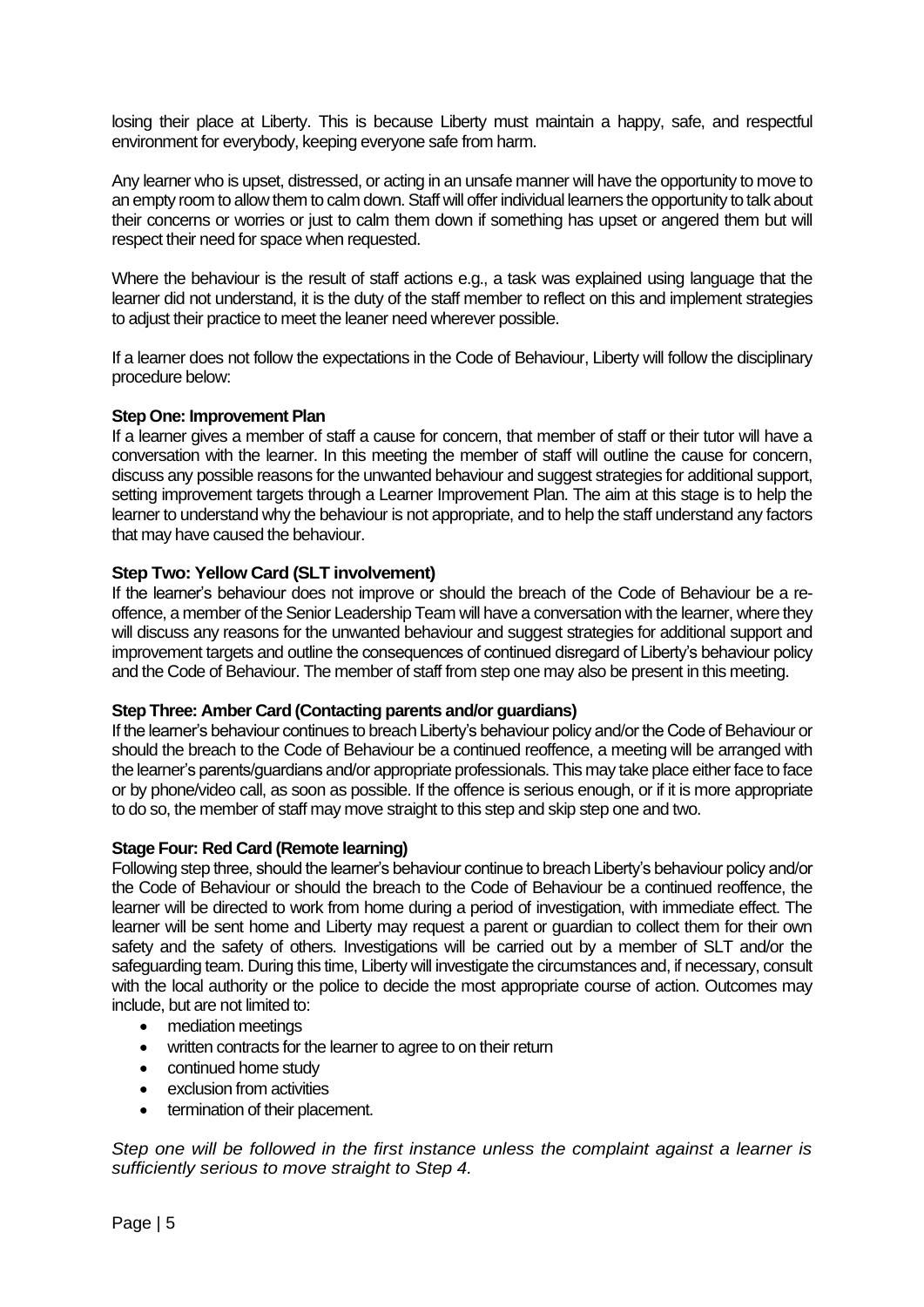## <span id="page-6-0"></span>Acts of Violence

We believe that our learners should be treated as adults to prepare them for the outside world. It is therefore Liberty Training's policy not to use physical contact or force to control or restrain learners in order to prevent personal injury, damage to property or the prevention of a criminal offence being committed.

If situations such as these arise, the police will be contacted, and learners and staff will be moved to a place of safety. However, Liberty staff are trained in conflict management, self-defence, and breakaway techniques to ensure their personal safety and that of other learners and may implement these techniques in extreme circumstances.

Liberty staff have the statutory power to search learners or their possessions, without consent, where they have reasonable grounds for suspecting that the learner may have a prohibited item.

Prohibited items include knives or weapons, alcohol, illegal drugs, stolen items, fireworks, pornographic images, any item that could be used to commit an offence or personal injury or damage to property. Any learner found in possession of them will face disciplinary action.

## <span id="page-6-1"></span>Unacceptable Conduct Outside of Liberty

Maintaining a strong partnership with the local community is extremely important at Liberty Training. We expect our learners to take responsibility for their actions outside of the college.

All unacceptable behaviour and instances of bullying occurring anywhere outside of the college, which have been witnessed by a staff member or reported to Liberty, will be dealt with according to this policy.

This will include any unacceptable behaviour when a learner is:

- Taking part in any activity organised by Liberty.
- Travelling to and from Liberty.
- In some other way identifiable as a learner of Liberty.
- Poses a threat to another learner or member of the public.
- Could negatively affect the reputation or running of Liberty.

## Appeals

The learner will have the opportunity to appeal against the decision of the Senior Leadership Team if this decision has not been directed by the local authority or police, and this appeal will escalate to Nikki Hill, Director of Liberty Training. All appeals must be made in writing to Liberty Training, Paragon House, Albert Street, Ramsgate CT11 9HD or via email to nikki@libertygroupltd.co.uk within 5 days of receiving the decision letter.

If an appeal is lodged within the time allowed an appeal interview with Nikki Hill will be scheduled to take place within 10 working days of the appeal being received. The learner will be given at least 5 working days' notice of the time and place of the appeal interview and will be entitled to be accompanied by a parent/carer or fellow learner (but not by a legal or other professional adviser unless Liberty otherwise agrees, having been given reasonable notice before the day of the hearing). A legal or other professional adviser will be permitted only if Liberty intends to have an external adviser present. Any documents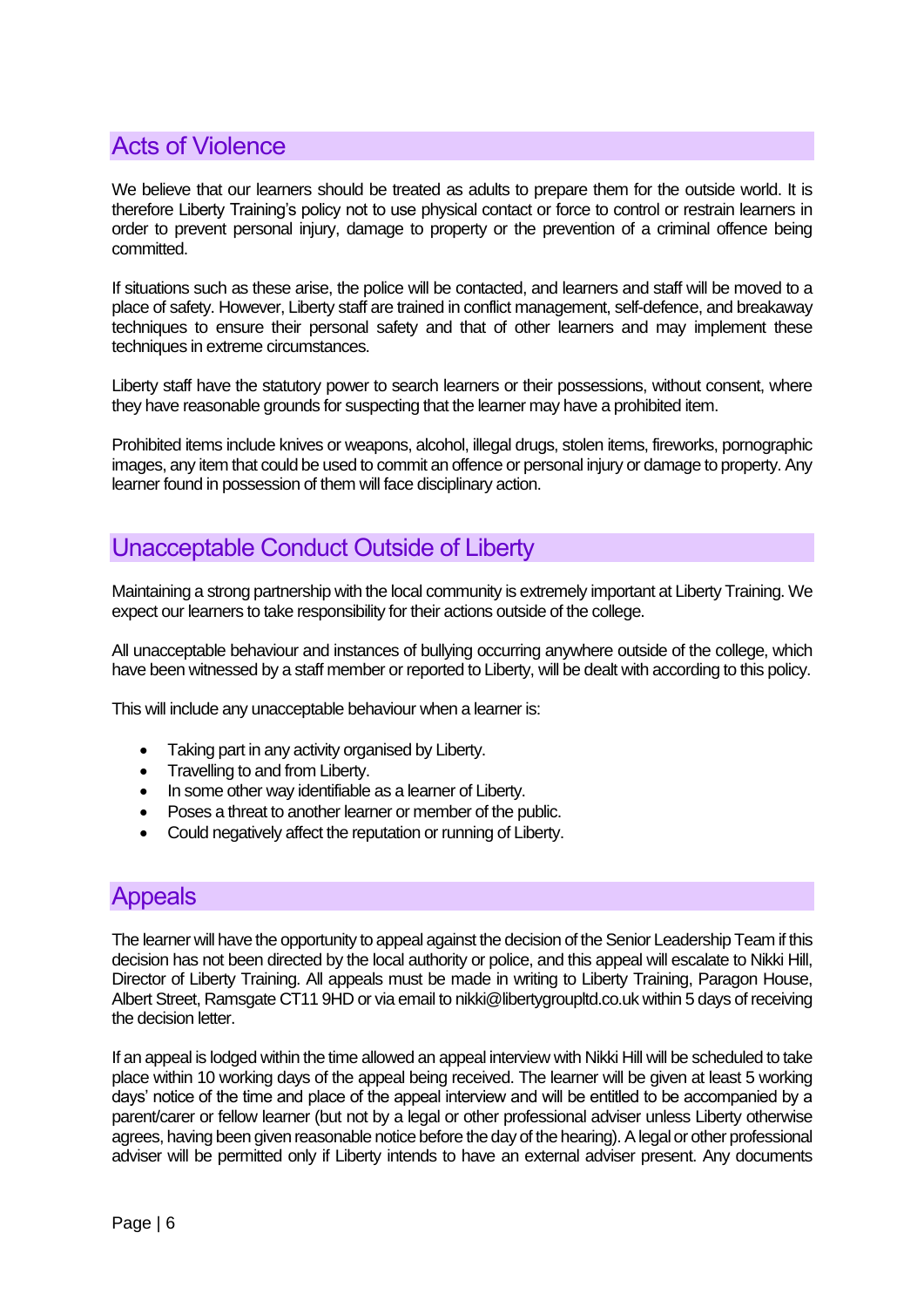considered during the decision-making process will be available for the purposes of the appeal, together with the notes of any relevant meetings.

Should the learner fail to attend the hearing meeting on the date and time provided without good reason or cancel two arranged hearing meetings without cause or within more than 24 hours of the arranged meeting, they will revoke the right to appeal.

At the appeal interview, the learner will be invited to explain the grounds of the appeal and state their case.

The manager who made the decision to exclude will be asked to respond to the appeal and explain the reasons for the recommendation.

Nikki Hill may ask questions of the learner and the manager and will then consider whether to allow or dismiss the appeal. Witnesses will not normally be asked to attend except in relation to any relevant new evidence which has come to light.

In order to protect learner witnesses from fear of recrimination, any evidence given by a learner will have the identity of that learner obscured/deleted from any copies given to the learner against whom the disciplinary action is being taken.

If the appeal is allowed, management may decide that disciplinary action lesser than that recommended by the manager should be taken.

If the appeal is dismissed, the recommendation of the manager will stand.

Within 5 working days of the appeal interview, the final decision by the Senior Leadership Team will be confirmed, in writing, to the learner and where appropriate the parents/guardian.

There is no right of appeal against this decision.

## <span id="page-7-0"></span>Celebration of Good Conduct

Good behaviour is celebrated by through regular praise and encouragement and is part of the Liberty ethos. We also have an achievement points system to encourage positive behaviour and following the Code of Conduct and Code of Behaviour which recognises individual achievement and progress.

Rewards may include:

- Certificates of Achievement
- Learner of the Week Certificates
- Learner of the Term Certificates
- Attendance Progress Certificates
- Individualised certificates e.g., Top Team Player, Most Considerate Learner
- Sweets and snacks
- Grub Hub vouchers
- Gift vouchers e.g., Love2Shop